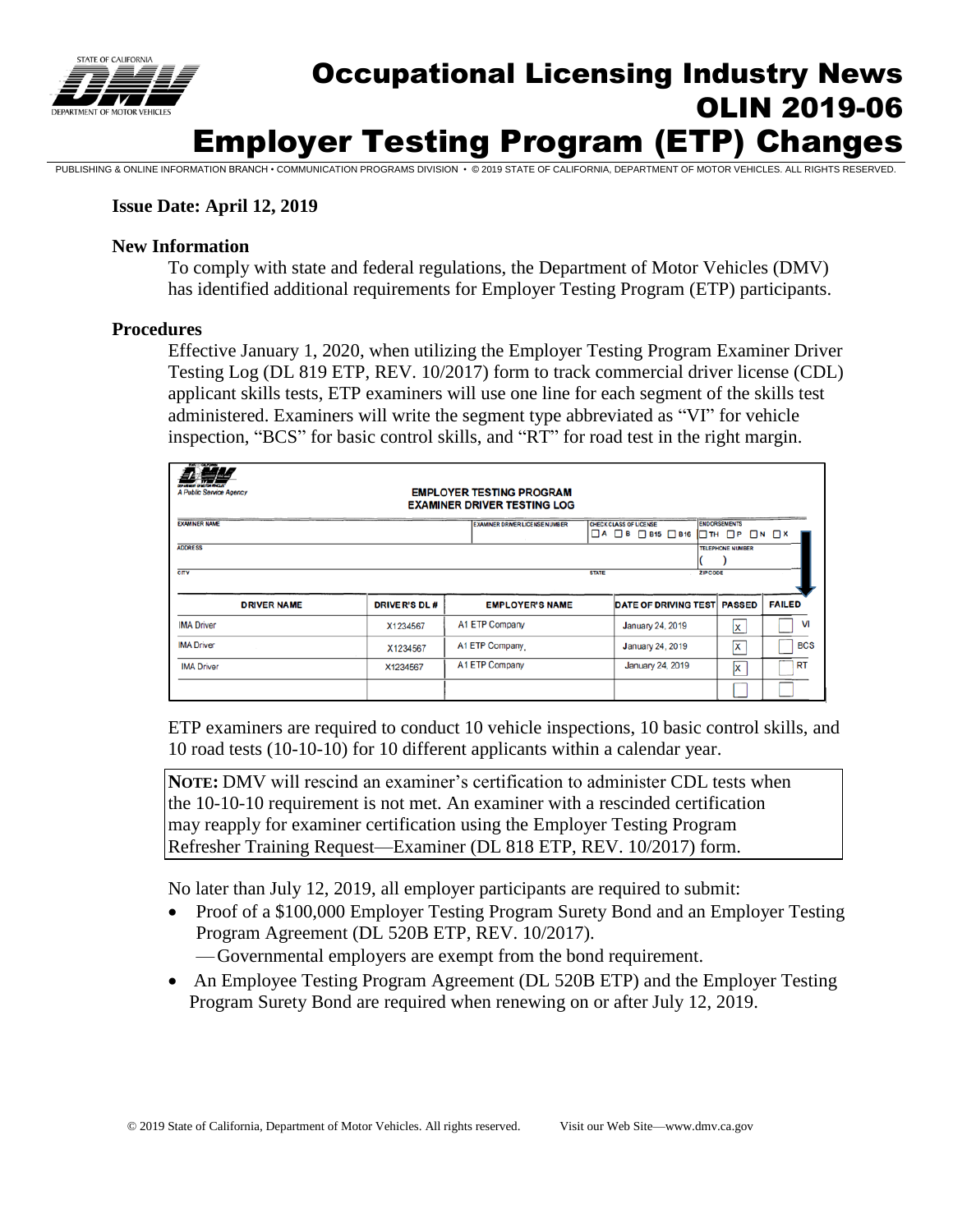# OLIN 2019–06 Page 2 of 4

### **Procedures,** *continued*

• Completed forms by mail to: Department of Motor Vehicles Occupational Licensing, ETP Unit PO Box 932342, MS L224 Sacramento, CA 94232-3450

Additionally, the revised DL 520B ETP **must** be resubmitted upon each renewal and the DL 524 ETP **must** be updated when changes occur and prior to expiration of the bond.

#### **New and Revised Forms**

Forms were revised to assist with the ETP application process. Recycle and replace prior versions of ETP forms included in this memo.

| <b>ETP</b> Form                                                                                                                                                                                                                                                              | <b>Description</b>                                                                                                                                                                                                                                                                                                                                                                                                                                                                                                                                                                                                                                                                                                                                                                                                                                                                                                                                                                                                                          |  |  |
|------------------------------------------------------------------------------------------------------------------------------------------------------------------------------------------------------------------------------------------------------------------------------|---------------------------------------------------------------------------------------------------------------------------------------------------------------------------------------------------------------------------------------------------------------------------------------------------------------------------------------------------------------------------------------------------------------------------------------------------------------------------------------------------------------------------------------------------------------------------------------------------------------------------------------------------------------------------------------------------------------------------------------------------------------------------------------------------------------------------------------------------------------------------------------------------------------------------------------------------------------------------------------------------------------------------------------------|--|--|
| <b>Certificate of Driving Skill</b><br>(DL 170 ETP, REV. 10/2017)<br><b>Employer Testing Program</b><br><b>Application for Employer</b><br><b>Number</b><br>(DL 520 ETP. REV. 11/2018)<br><b>Employer Testing Program</b><br><b>Agreement</b><br>(DL 520B ETP, REV. 10/2017) | • Adds three driver restriction (42, 60, and 61) check<br>boxes to the form.<br>-The examiner no longer needs to handwrite those<br>restrictions, if they apply, as directed in the<br>OLIN 2015-08 New CDL Testing and<br>CLP Standards memo.<br>• Changes Name of Employer field to Principal<br>Names and DBA (Doing Business As).<br>• Adds an area for a contact email address.<br>• Adds a disclosure explaining the ETP suspension<br>for individuals identified as having a delinquent<br>state tax obligation.<br>· Consolidates specific examiner requirements by<br>directing the reader to the Employer Certification and<br>Responsibilities (California Code of Regulations [CCR]<br>§25.22). This form adds the following employer<br>requirements to:<br>-Obtain/maintain a surety bond.<br>-Provide all driver skills test scores to DMV.<br>—Allow covert testing by a DMV employee of a skills<br>test examiner.<br>-Allow co-scoring of a driver during a skills test by a<br>DMV employee with an employer's examiner. |  |  |
|                                                                                                                                                                                                                                                                              | -Document/retain specified records for specified<br>periods as a condition for participation in ETP.<br>-Acknowledge authorization to cancel, suspend,<br>or revoke the agreement if an ETP participant<br>violates the referenced California Vehicle Code<br>or CCR sections.                                                                                                                                                                                                                                                                                                                                                                                                                                                                                                                                                                                                                                                                                                                                                              |  |  |
|                                                                                                                                                                                                                                                                              |                                                                                                                                                                                                                                                                                                                                                                                                                                                                                                                                                                                                                                                                                                                                                                                                                                                                                                                                                                                                                                             |  |  |

The following new and revised forms are available at **[dmv.ca.gov](http://www.dmv.ca.gov/)**: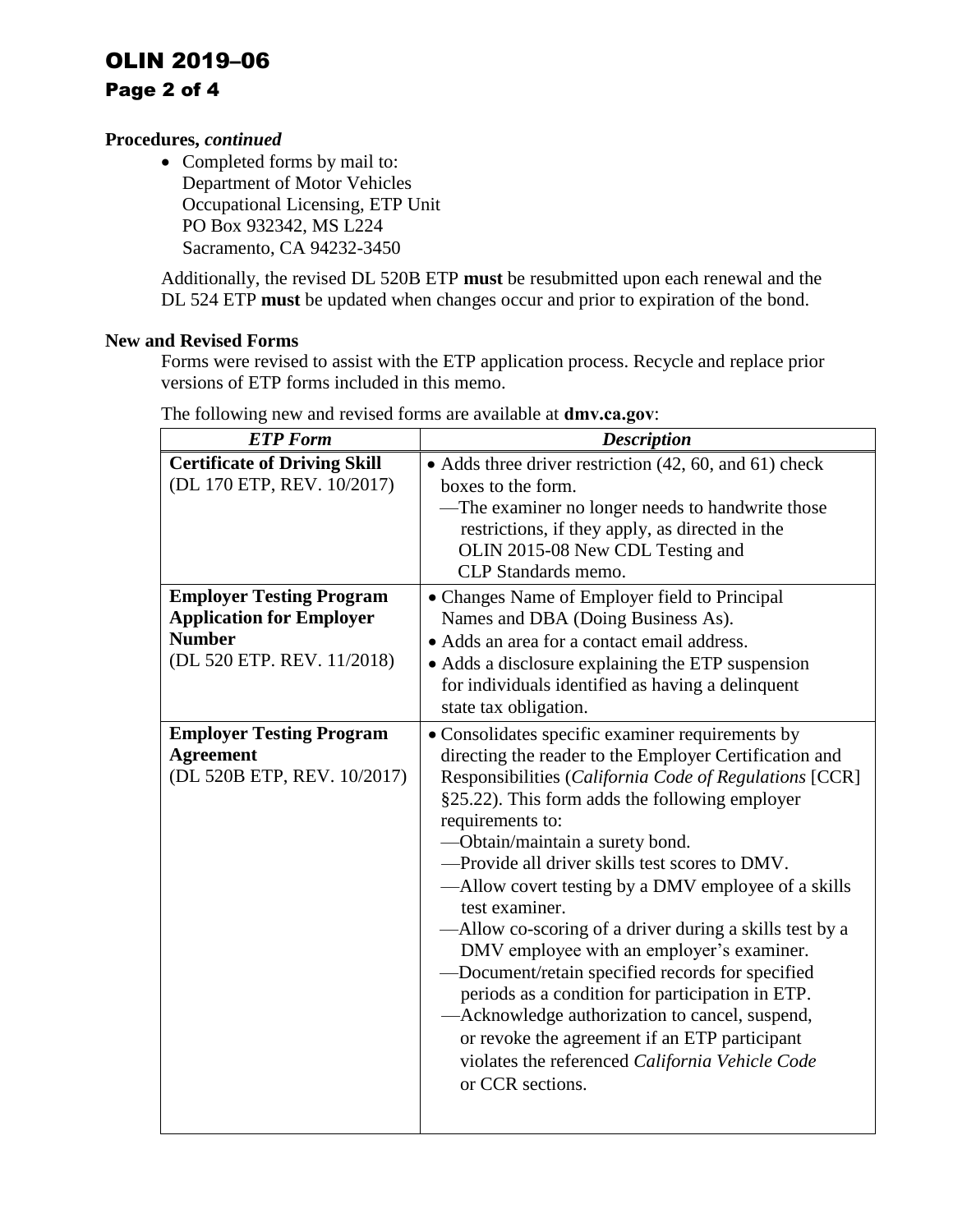## OLIN 2019–06 Page 3 of 4

**New and Revised Forms,** *continued* 

| <b>ETP</b> Form                                                                                                      | <b>Description</b>                                                                                                                                                                                                                                                                                                                                                                                                     |  |  |
|----------------------------------------------------------------------------------------------------------------------|------------------------------------------------------------------------------------------------------------------------------------------------------------------------------------------------------------------------------------------------------------------------------------------------------------------------------------------------------------------------------------------------------------------------|--|--|
| (NEW) Employer Testing<br><b>Program Surety Bond</b><br>(DL 524 ETP, NEW 01/2018)                                    | • Requires participating employers to initiate and maintain<br>a \$100,000 surety bond to cover the cost of retesting<br>drivers in the event the employing company, or one or<br>more of their examiners, is found to be involved in<br>fraudulent activities related to conducting skills testing<br>of CDL applicants.<br><b>NOTE:</b> A governmental employer is <b>not</b> required to<br>maintain a surety bond. |  |  |
| <b>Employer Testing Program</b><br><b>Commercial DPE Maneuver</b><br><b>Checklist</b><br>(DL 807 ETP, REV. 10/2017)  | • Removes the maneuver waiver request and updates the<br>required maneuvers.<br>• Includes all components of the Commercial<br>Driving Performance Evaluation (DPE) road test<br>maneuvers in a drive test route.                                                                                                                                                                                                      |  |  |
| <b>Employer Testing Program</b><br><b>Examiner Certification</b><br><b>Application</b><br>(DL 811 ETP, REV. 10/2017) | • Renames form from Employer Testing Program<br><b>Examiner Application to Employer Testing Program</b><br>Examiner Certification Application.<br>• Adds a disclosure explaining the ETP suspension for<br>individuals identified as having a delinquent state tax<br>obligation.                                                                                                                                      |  |  |
| <b>Employer Testing Program</b><br><b>Refresher Training Request</b><br>- Examiner<br>(DL 818 ETP, REV. 10/2017)     | • Requires an examiner to use this form to request DMV<br>conducted refresher training.                                                                                                                                                                                                                                                                                                                                |  |  |
| <b>Request for Live Scan</b><br><b>Service</b><br>(DMV 8016, REV. 10/2017)                                           | • Requires that the Department of Justice (DOJ) and<br>Federal Bureau of Investigation (FBI) boxes in section<br>20 must be checked for an ETP Examiner nationwide<br>background check (See sample below).<br>—A felony conviction within the past 10 years or any<br>conviction involving fraudulent activity will result in the<br>refusal or revocation of the Examiner's certification.                            |  |  |

### **Request for Live Scan Service (DMV 8016, REV. 10/2017) Form**

| 14. CALIFORNIA DRIVER LICENSE/IDENTIFICATION NUMBER            | 15. NO BILLING NUMBER-APPLICANT PAYS                               | 16. MISCELLANEOUS NUMBER  |                            |  |  |
|----------------------------------------------------------------|--------------------------------------------------------------------|---------------------------|----------------------------|--|--|
| <b>STREET</b><br>17. HOME ADDRESS AND TELEPHONE NUMBER         | CITY                                                               | ZIP CODE<br>STATE         | <b>ELEPHONE NUMBER</b>     |  |  |
| 18. YOUR NUMBER (OCA NUMBER-AGENCY IDENTIFYING NUMBER)<br>OLAD | 19. IF RESUBMISSION, LIST ORIGINAL ATI NUMBER 20. LEVEL OF SERVICE | XDOJ                      | <b>X</b> FBI-BPA/ETP CHECK |  |  |
| LIVE SCAN OPERATOR COMPLETES                                   |                                                                    |                           |                            |  |  |
|                                                                |                                                                    | <b>Address Commercial</b> |                            |  |  |

### **Background**

Changes were made to ETP procedures and forms to comply with new state and federal regulations. A supplemental memo providing additional information related to other required changes will follow.